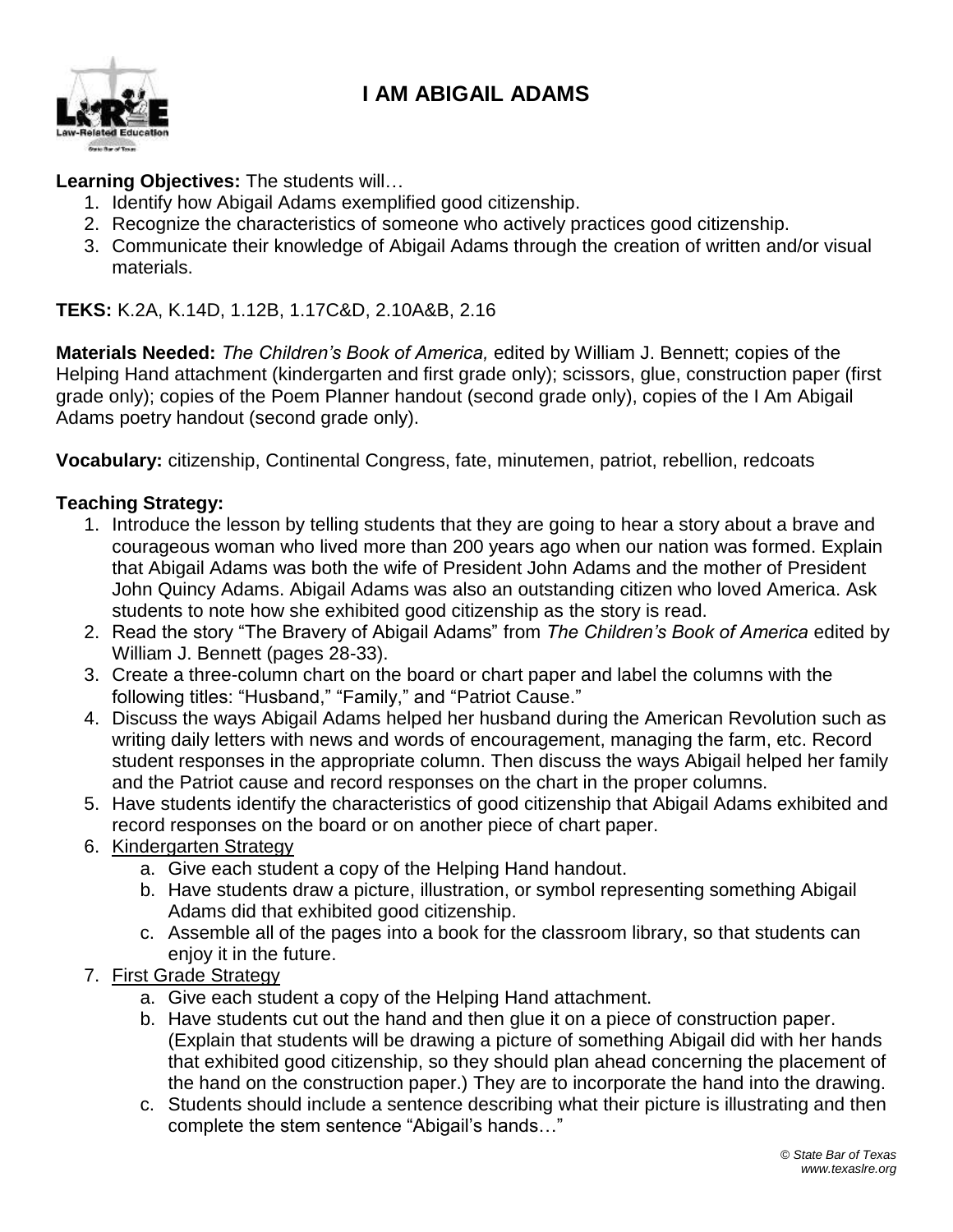- d. Create a bulletin board display with the drawings and title the board "Abigail Adams' Helping Hands."
- 8. Second Grade Strategy
	- a. Divide students into pairs.
	- b. Display a visual of the Poem Planner handout. Have students create a poem about Abigail Adams by completing the stem sentences on the attachment. After rough drafts have been completed, proofread, and edited, students should recopy the poem on the I Am Abigail Adams poetry handout.
	- c. Have students share their poems with the class.

## **Extension for Gifted/Talented:**

Have students collect facts about John Adams from the following website: [http://libertyskids.com/arch\\_who\\_jadams.html](http://libertyskids.com/arch_who_jadams.html)

Students will then create a trading card for John Adams that includes his name, date of birth and death, his most important accomplishments, an interesting fact, a quote, and a picture.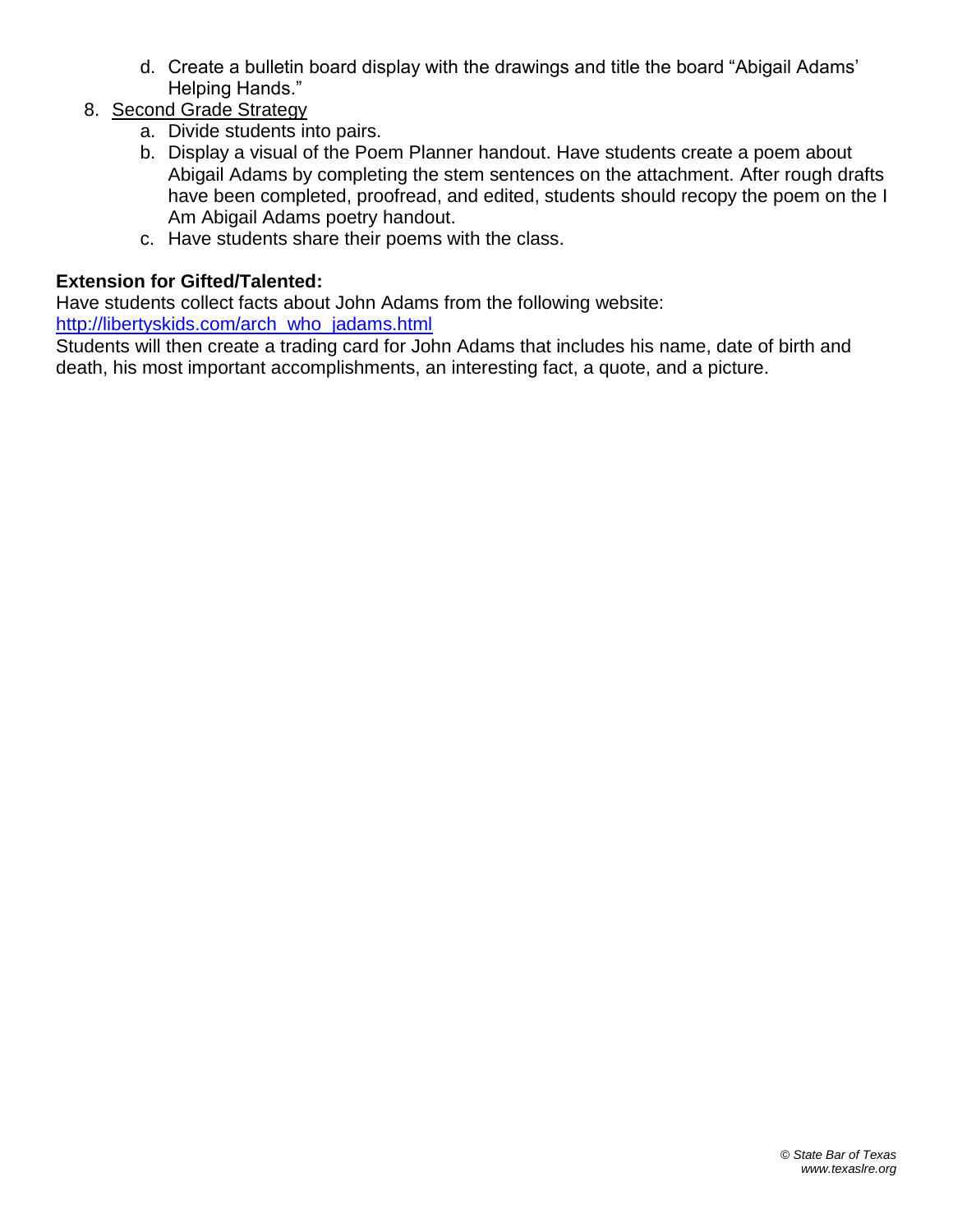# **HELPING HAND**

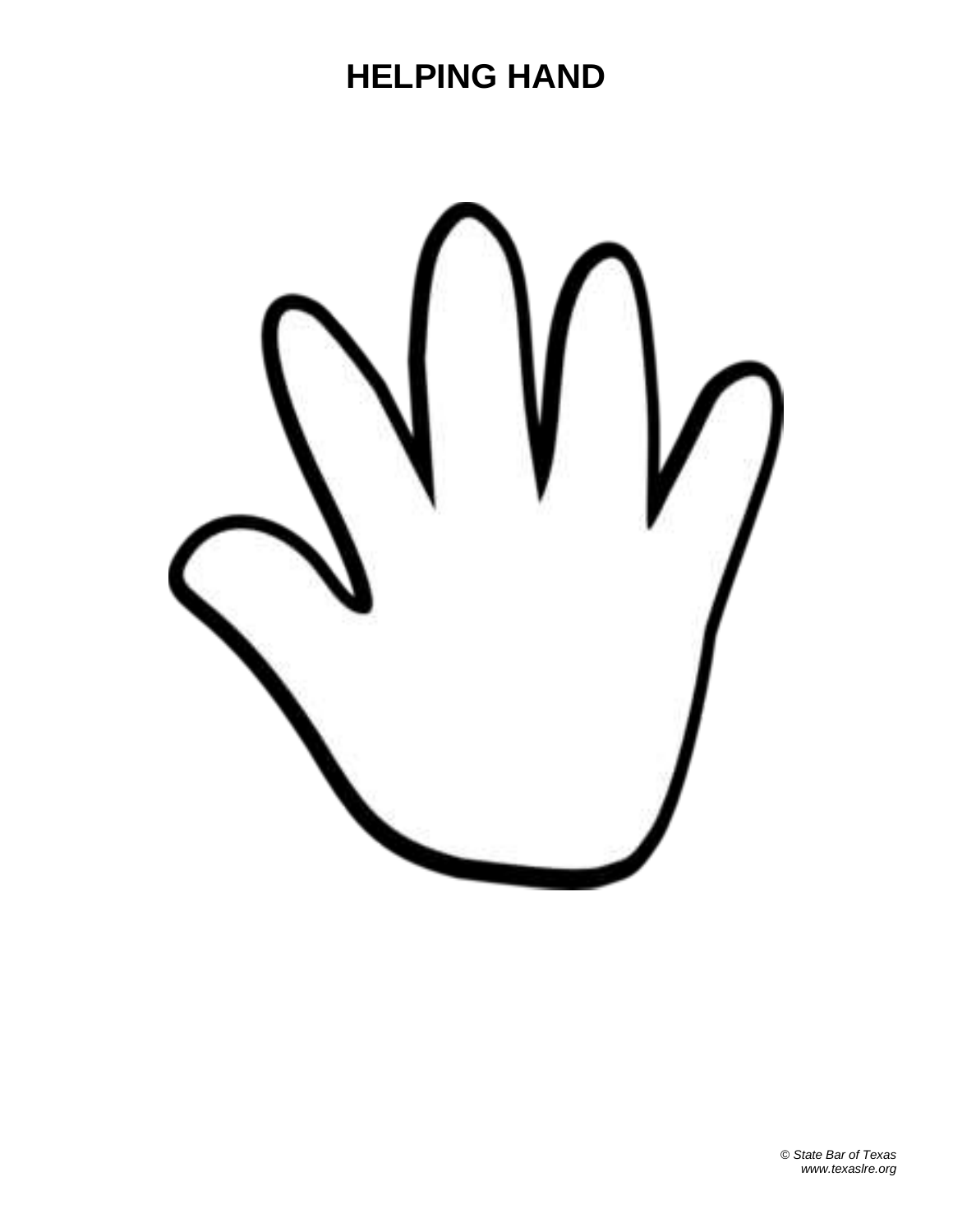# **POEM PLANNER**



# **I am Abigail Adams.**

**I lived when\_\_\_\_\_\_\_\_\_\_\_\_\_\_\_\_\_\_\_\_\_\_\_\_\_\_\_\_\_\_\_\_\_\_\_\_\_\_\_\_\_\_\_\_\_\_\_\_\_\_\_\_\_\_\_\_\_\_.**

 **(Tell what was happening in the colonies during this time.)**

## **I had to \_\_\_\_\_\_\_\_\_\_\_\_\_\_\_\_\_\_\_\_\_\_\_\_\_\_\_\_\_\_\_\_\_\_\_\_\_\_\_\_\_\_\_\_\_\_\_\_\_\_\_\_\_\_\_\_\_\_\_\_\_\_**

 **(Tell something that Abigail had to do that was difficult.)**

**because \_\_\_\_\_\_\_\_\_\_\_\_\_\_\_\_\_\_\_\_\_\_\_\_\_\_\_\_\_\_\_\_\_\_\_\_\_\_\_\_\_\_\_\_\_\_\_\_\_\_\_\_\_\_\_\_.**

 **(Tell why she did this.)**

#### **I helped \_\_\_\_\_\_\_\_\_\_\_\_\_\_\_\_\_\_\_\_\_\_\_\_\_\_\_\_\_\_\_\_\_\_\_\_\_\_\_\_\_\_\_\_\_\_\_\_\_\_\_\_\_\_\_\_\_\_\_\_\_\_**

 **(Tell about someone Abigail helped.)**

**because \_\_\_\_\_\_\_\_\_\_\_\_\_\_\_\_\_\_\_\_\_\_\_\_\_\_\_\_\_\_\_\_\_\_\_\_\_\_\_\_\_\_\_\_\_\_\_\_\_\_\_\_\_\_\_\_.**

 **(Tell why you think she did this.)**

## **I wrote \_\_\_\_\_\_\_\_\_\_\_\_\_\_\_\_\_\_\_\_\_\_\_\_\_\_\_\_\_\_\_\_\_\_\_\_\_\_\_\_\_\_\_\_\_\_\_\_\_\_\_\_\_\_\_\_\_\_\_\_\_\_\_**

 **(Tell what Abigail wrote and to whom she wrote.)**

#### **because \_\_\_\_\_\_\_\_\_\_\_\_\_\_\_\_\_\_\_\_\_\_\_\_\_\_\_\_\_\_\_\_\_\_\_\_\_\_\_\_\_\_\_\_\_\_\_\_\_\_\_\_\_\_\_\_.**

 **(Tell why she did this.)**

## **I hoped \_\_\_\_\_\_\_\_\_\_\_\_\_\_\_\_\_\_\_\_\_\_\_\_\_\_\_\_\_\_\_\_\_\_\_\_\_\_\_\_\_\_\_\_\_\_\_\_\_\_\_\_\_\_\_\_\_\_\_\_\_.**

 **(Tell what you think Abigail Adams hoped for.)**

**I am Abigail Adams.**